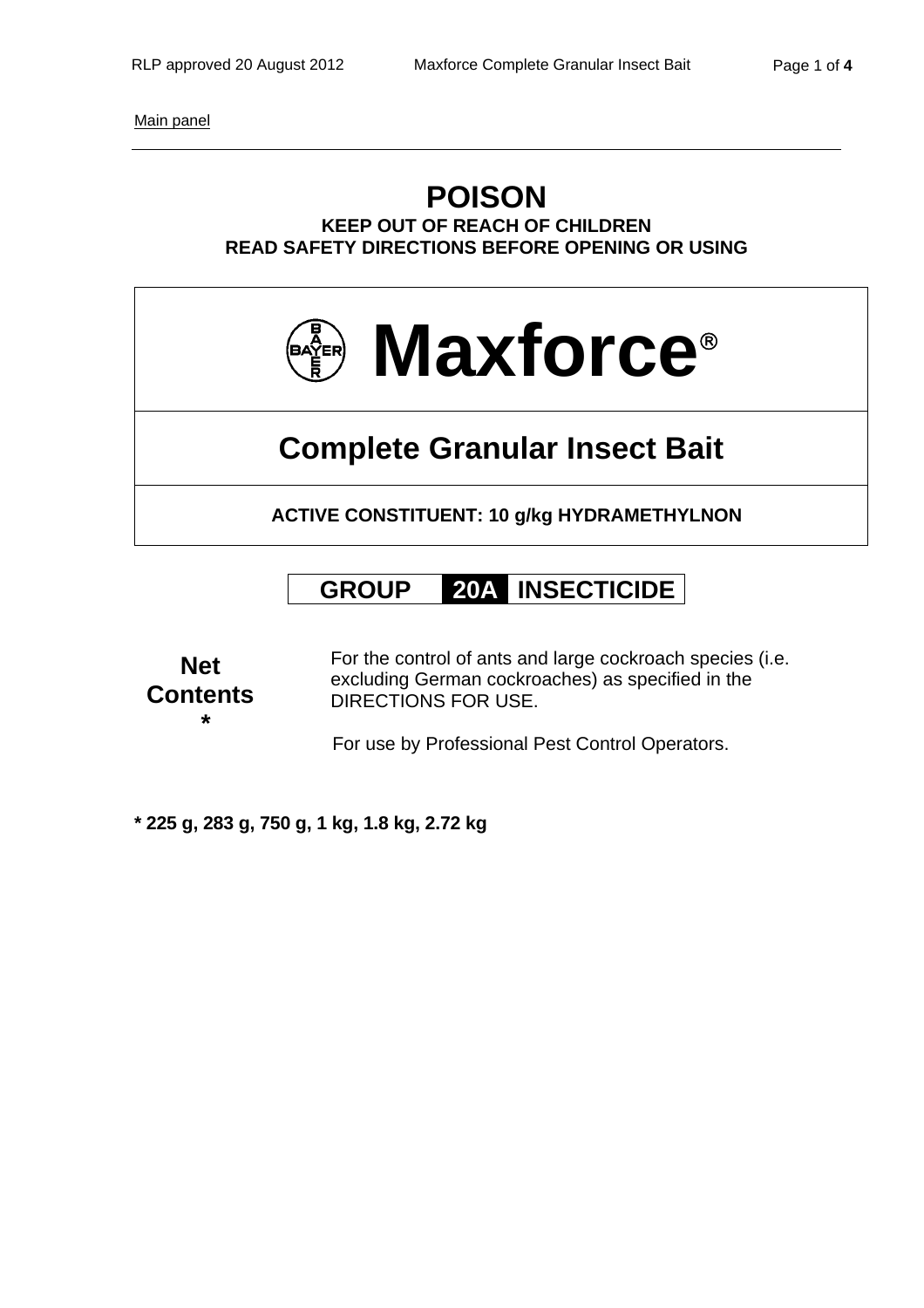Booklet front page

### **POISON**

**KEEP OUT OF REACH OF CHILDREN READ SAFETY DIRECTIONS BEFORE OPENING OR USING** 

### **Maxforce® Complete Granular Insect Bait**

**ACTIVE CONSTITUENT: 10 g/kg HYRDAMETHYLNON** 

**For the control of ants and large cockroach species (i.e. excluding German cockroaches) as specified in the DIRECTIONS FOR USE. For use by Professional Pest Control Operators.** 

#### **STORAGE AND DISPOSAL**

Store in the closed, original container in a dry, cool, well-ventilated area out of direct sunlight. Triple or preferably pressure rinse containers before disposal. Dispose of rinsings in a disposal pit specifically marked and set up for this purpose, clear of waterways, desirable vegetation and tree roots. If recycling, replace cap and return clean containers to recycler or designated collection point. If not recycling, break, crush or puncture and deliver empty packaging for appropriate disposal to an approved waste management facility. If an approved waste management facility is not available bury the empty packaging 500 mm below the surface in a disposal pit specifically marked and set up for this purpose clear of waterways, desirable vegetation and tree roots, in compliance with relevant Local, State or Territory Government Regulations. DO NOT burn empty containers or product.

#### **SAFETY DIRECTIONS**

If dispensing by hand wear rubber gloves.

#### **FIRST AID**

If poisoning occurs, contact a doctor or Poisons Information Centre (Phone Australia: 13 11 26; New Zealand 0800 764 766).

#### **SAFETY DATA SHEET**

Additional information is listed in the Safety Data Sheet which may be found at www.bayeres.com.au.

#### **Exclusion of Liability**

This product must be used strictly as directed, and in accordance with all instructions appearing on the label and in other reference material. So far as it is lawfully able to do so, Bayer CropScience Pty. Ltd. accepts no liability or responsibility for loss or damage arising from failure to follow such directions and instructions.

#### **IMPORTANT: READ THIS BOOKLET BEFORE USE.**

APVMA Approval No.: 56627/53319

**Maxforce®** is a registered trademark of the Bayer Group.

Bayer CropScience Pty. Ltd. A.B.N. 87 000 226 022 391-393 Tooronga Rd East Hawthorn, Vic. 3123 Phone: (03) 9248 6888 Fax: (03) 9248 6800 Technical enquiries: 1800 804 479 Website: www.bayeres.com.au

For 24 hour specialist advice in an emergency only phone 1800 033 111

Batch Number: DOM: Barcode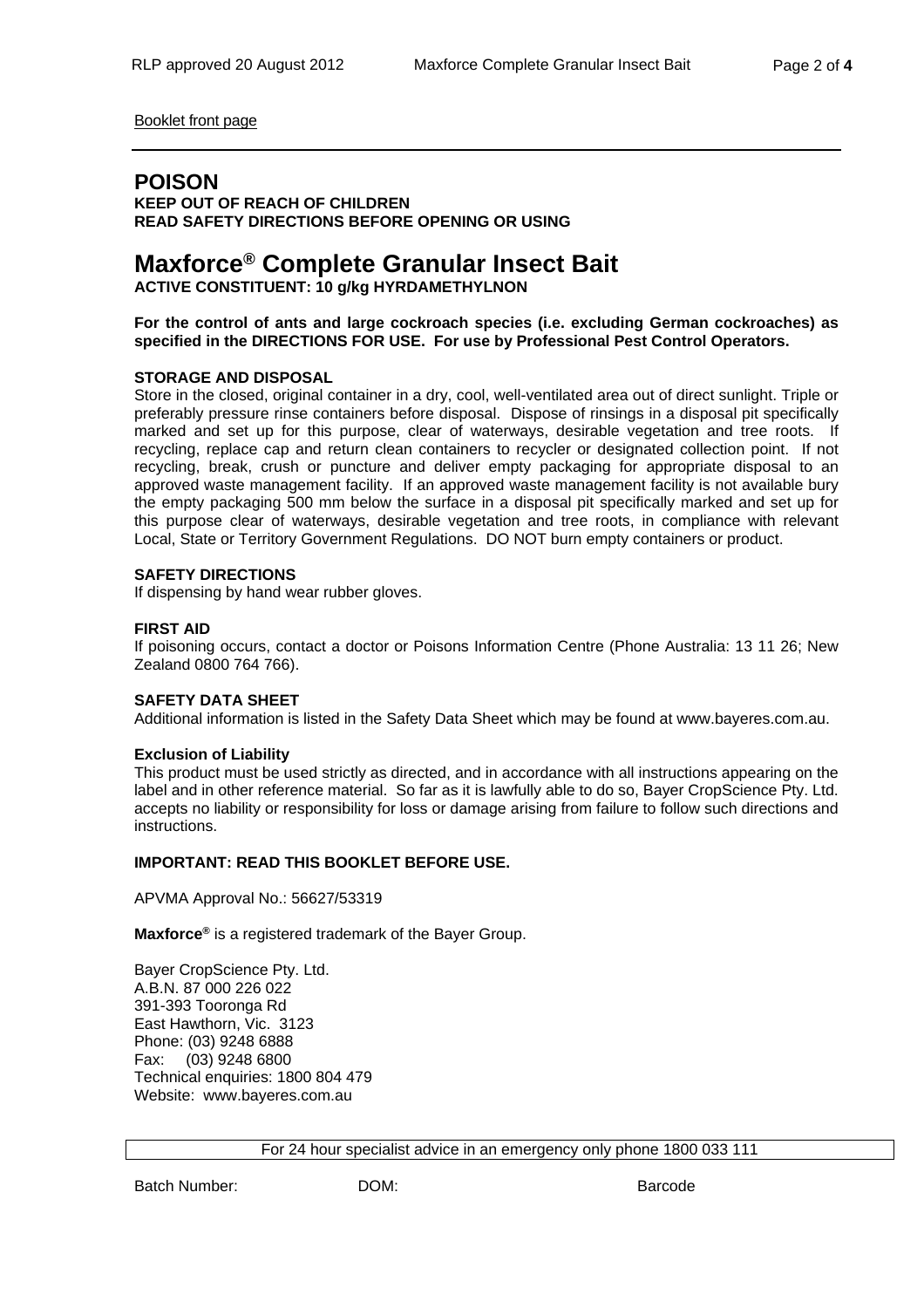#### Inside booklet

#### **DIRECTIONS FOR USE**

#### **RESTRAINTS**

DO NOT apply to ground surfaces which are wet or to areas that are washed or irrigated, or if rain is likely within 24 hours of application.

DO NOT apply in conjunction with other insecticides or near where they have been applied.

| <b>SITUATION</b>                                                             | <b>PEST</b>                                 | <b>RATE</b>                                                  | <b>CRITICAL COMMENTS</b>                                                                                                                                                                                                                              |  |  |  |
|------------------------------------------------------------------------------|---------------------------------------------|--------------------------------------------------------------|-------------------------------------------------------------------------------------------------------------------------------------------------------------------------------------------------------------------------------------------------------|--|--|--|
| Outdoor use - perimeter treatment                                            |                                             |                                                              |                                                                                                                                                                                                                                                       |  |  |  |
| Around building<br>foundations<br>Along driveways, paths                     | Ants                                        | $1 - 3.5$ g/m in<br>bands<br>$0.3 - 0.6$ metres<br>wide      | Sprinkle evenly in a band.<br>For best results apply when<br>pests are most active;<br>usually late afternoon for<br>ants and evening for<br>cockroaches. Follow up<br>visits should be made to<br>inspect bait placement. Re-<br>apply as necessary. |  |  |  |
| and garden edges<br>Around the base of<br>trees                              | American cockroach,<br>Australian cockroach | 3.5 g/m in bands<br>0.6 metres wide                          |                                                                                                                                                                                                                                                       |  |  |  |
| Outdoor use - broadcast application                                          |                                             |                                                              |                                                                                                                                                                                                                                                       |  |  |  |
| Lawns, ornamental<br>gardens, non-crop<br>areas                              | Ants                                        | 1 g per 6 $m2$                                               | Apply uniformly over<br>treatment area using a<br>spreader or gloved hand.                                                                                                                                                                            |  |  |  |
| Outdoor use - ant mounds                                                     |                                             |                                                              |                                                                                                                                                                                                                                                       |  |  |  |
| Lawns, ornamental<br>gardens, non-crop<br>areas                              | Ant mounds                                  | 28 g per mound<br>(equivalent to 2<br>tablespoons)           | Sprinkle granules (DO NOT<br>use food utensils) around<br>each mound. For best<br>results, do not apply directly<br>to the mound, nor disturb the<br>ants or mound.                                                                                   |  |  |  |
| Indoor use - DO NOT use in areas accessible to children                      |                                             |                                                              |                                                                                                                                                                                                                                                       |  |  |  |
| Cracks and crevices in<br>commercial and<br>residential buildings            | Ants                                        | 14 g per crack or<br>crevice (equivalent<br>to 1 tablespoon) | Apply granules using a<br>suitable applicator (DO NOT<br>use food utensils). Remove<br>any loose or excess<br>granules.                                                                                                                               |  |  |  |
| Wall voids and crawl<br>spaces in commercial<br>and residential<br>buildings |                                             | 3.5 $g/m^2$                                                  | Sprinkle granules (DO NOT<br>use food utensils) in spaces<br>inaccessible to children.                                                                                                                                                                |  |  |  |

#### **NOT TO BE USED FOR ANY PURPOSE OR IN ANY MANNER CONTRARY TO THIS LABEL UNLESS AUTHORISED UNDER APPROPRIATE LEGISLATION.**

#### **GENERAL INSTRUCTIONS**

**Maxforce® Complete Granular Insect Bait** is a ready to use, low application rate product for controlling most common ant and large cockroach species (excludes German cockroaches). The patented formula contains a special blend of foods, plus a slow acting stomach poison. Expect to see fewer insects within one week.

| <b>INSECTICIDE RESISTANCE WARNING</b>                                                                     | <b>GROUP</b> | <b>20A INSECTICIDE</b> |
|-----------------------------------------------------------------------------------------------------------|--------------|------------------------|
| For insecticide resistance management Maxforce <sup>®</sup> Complete Granular Insect Bait is a Group 20A  |              |                        |
| insecticide. Some naturally occuring insect biotypes resistant to Maxforce <sup>®</sup> Complete Granular |              |                        |
| <b>Insect Bait</b> and other Group 20A insecticides may exist through normal genetic variability in any   |              |                        |